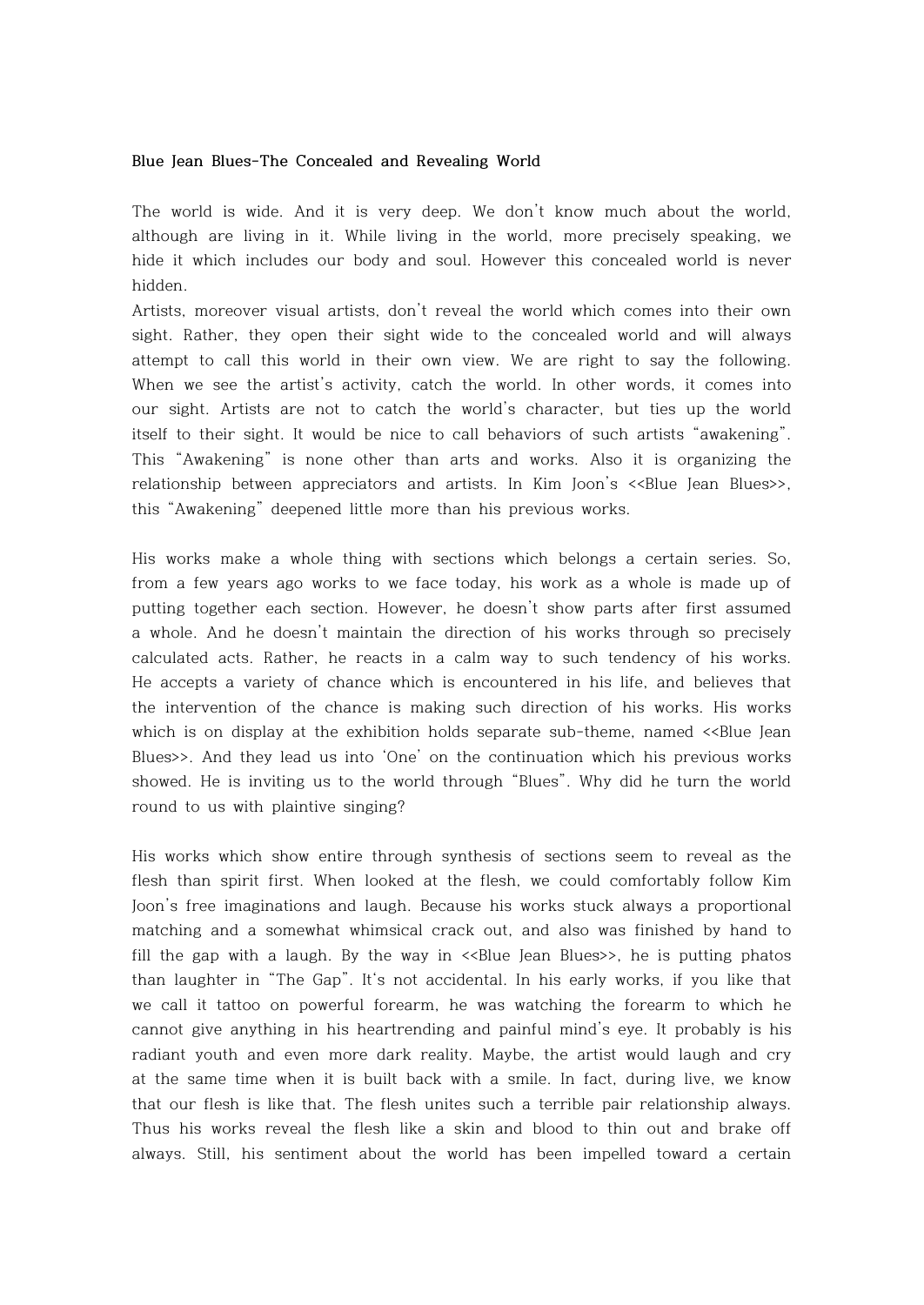state which must sing a sad song about the flesh. Therefore, we have not heard the whole of his song yet.

<<Blue Jean Blues>> has three formal themes are mixed. The tendency of those works built a structure through the tree themes. One of the themes is unconcealed things which have been concealed from his youth and memories. These are <<Blue Jean>> and appeared to be left as shells in the works. The Second of the themes is movies and music. In fact, it is a today of his memories which a film recalled. In other words, it is an unconcealed now. Meanwhile all these films show each themes music visually. The last theme is the scene of life. That is 'Me' who have to live on eating and life which is hugging such 'Me'. This Living healthy is made of fragile porcelain bowl. Also it retains entirely the life and is blended through expression of texture of 'The Bowl'. The artist shows the life by wrapping it in the form of recollection. A reality of the artist, himself, that Kim Joon shows, enlarge the interval of "The Life" so put nearness into concealment. The Nearness of life is an exhausting activity that removes every obstruction in life. In reality, however, artists are far away from this exhaustion. In the "Own Life" which doesn't exist oneself, however, "My Family" happily has been meeting "Me" who had been in critical condition where it seemed to be broken at any moment although there was far. His works give comfort to life as sorrowful song of the "Blues". If it's right to look it to see, visual arts would not have start. Visual artists are always have apprehension of all the things caught his eyes. So, if we were doubtful and afraid of seeing as artists showing even once, would notice what is happening in the 'Nearness' of visual things at once. The advantage of his works is that make scary things from visual things despite "Visible nearest". In previous works, whole flesh shows drained skin and blood to us. It isn't only seems like a tattoo or stain because of well-known labels but also a fear. Of course, it decorated the "Nearness" with labels and flesh. Nonetheless, it only called "Me" who am in the farthest to closer actually. The "Nearness" is hidden in this artist's memory, an unconcealed place, at all in <<Blue Jean Blues>>, so that all visual objects become whole in his world that is farthest. Meanwhile, his personal intimate "Nearness" comes to us while eliminate distance strangely. It is often referred to Something which is close to us as "What (or something)". Even we have called those by that name, in fact, we have had no interest in 'The Real Those'. No. We have had no interest in the world around us from the start. We suddenly meet these in his works. So we remember that these have were close to us. The artist would like us to recall us with 'Gaps which are had with each of us' while shows his story. The artist gives us nostalgia by blues. Seeing is that someone threw the meaning in showing and steps back and takes it. Seeing is to synthesize objects which we want to see in the mind, flesh (or spirit) and bodily sensations simultaneously. Sense of seeing throws and takes those which were thrown at the same time. And mind (or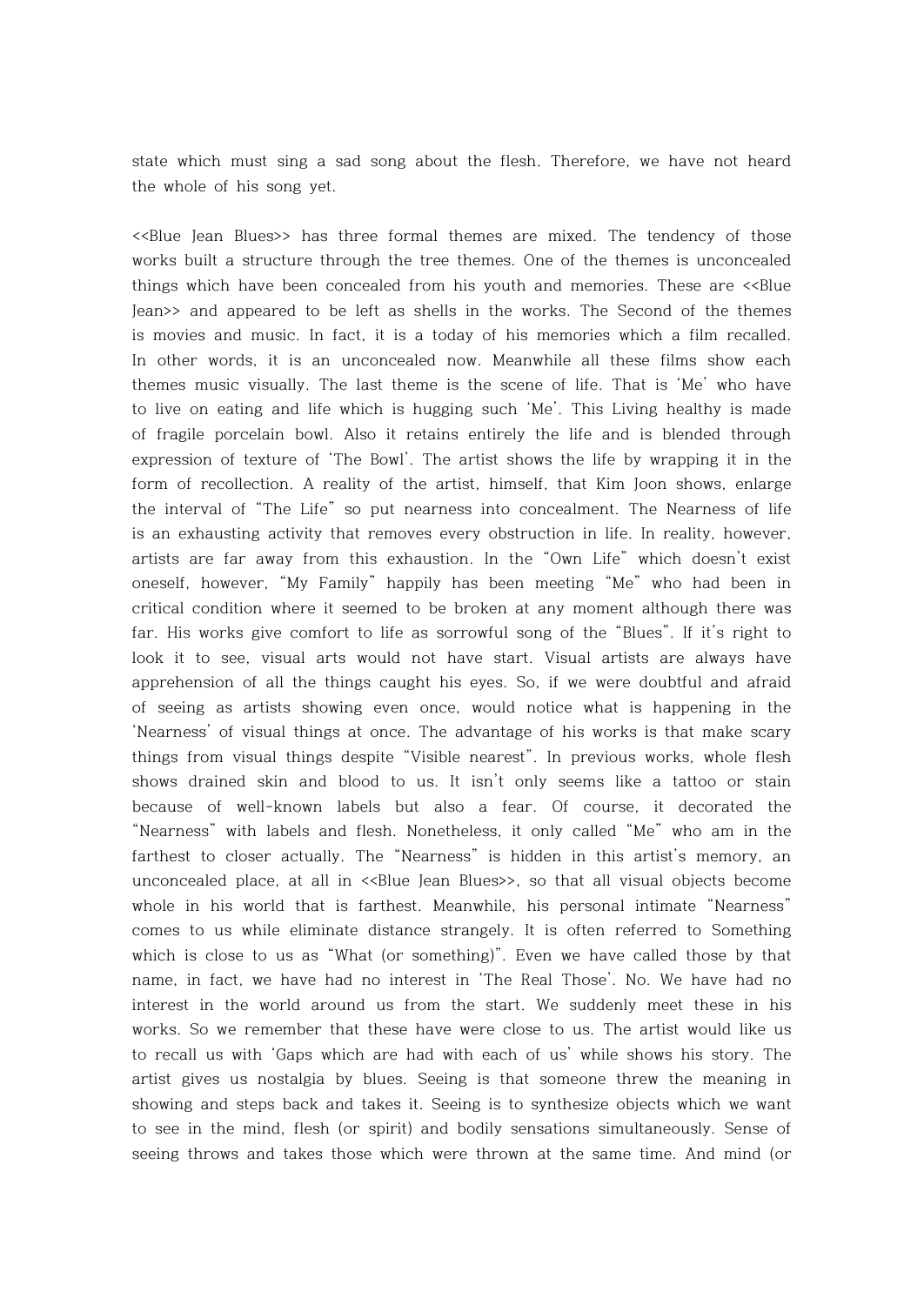spirit) retains objects and makes intact one these by standing back and taking it. Kim Joon wants to say us that these are "Awakening" from the world.

His works show us "My Life Around", that is the world, in depth. Depth of "Around Me" which he has been unconcealing is heading for a particular "Place" where we can see what is around: Each one can see the place for the first time only after that 'Goes-into-their Own' for oneself. Now there is the hidden "Place", but it was always open. In <<Bleu Jean Blues>>, the place is precisely "Me" who have been far away from the hidden "Nearness" by memories. And at the same time, now when we are attempt to go back into recalling, the place is "Me" who suddenly know "Me who have been far away from that". In his works, brand labels on the jeans call "Me" out at the same time. In the works, Brand of blue jean is "Pabi" which is the name of the artist's daughter. "Pabi" is directing vector that connects two points of the "Place". What he sees after awakening is before the time when "Pabi" is coming to his own world. And simultaneously, it can get in and see the thing without a flaw which is only after the coming. So he can bring something which has concealed to the reality of his own through "Awakening" now.

His Blues retains another depth. This works make 'One' from several consciously fragmented objects while collect and scatter these. This 'One' is the work itself and just rushing toward the artist's recollection and memory. And it, which is opened as 'One' in the end, is a newly acquired open world this time. His way of working is similar to making a new song through the jam-section like a jazz bebop: In which, a performer plays the theme of a certain song and then each section performer plays independent variation together. And a song is made from that such performers jam in loosely promised points. It seems to be intended idea of the artist who is versed in music. But it, debating whether or not intended, is beyond the topic of our discussion. Clearly, his works was made and are revealing. Nevertheless, at the point where works stand opposite, that is to say it is a scene of the life, he shows self-confidence for that the image doesn't function simply as representation. This attitude of the artist is not based on images even though he is showing these. Rather, he wants to tell wisdom of life which let us know that we cannot do it alone when we go into visual objects to us. So he adds some depth to these through the blues on purpose. His works individually and simultaneously are heading towards completion or depth in <<Blue Jean Blues>> and, furthermore, the "Entire Work".

Awakening of artist produces a window into the world around us. And this window is another possibility. Also now, with regard to that world, we are invited the opening named diversity. Such world is so wide and so deep. It is plain that We